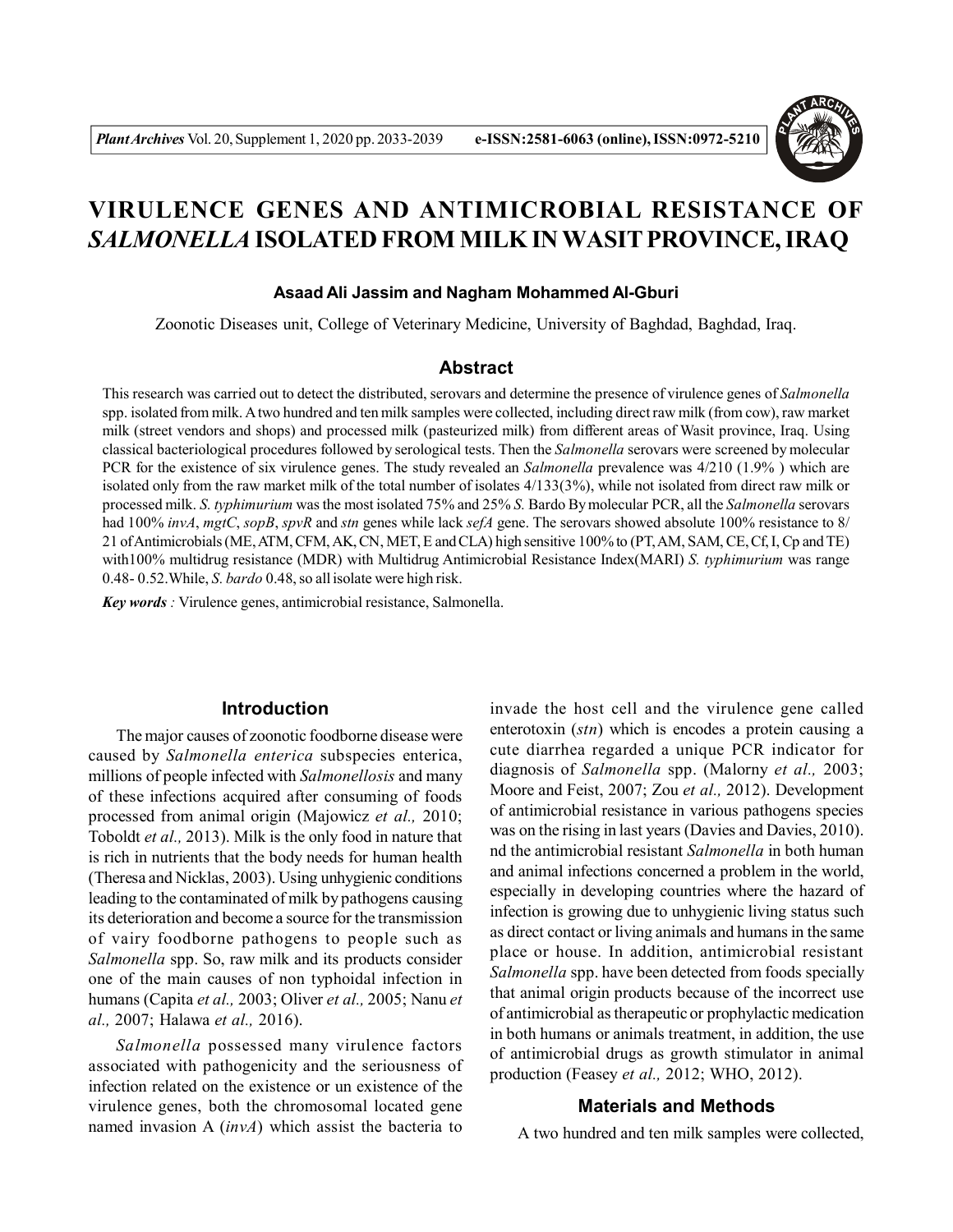including 27 direct raw milk (from cow), 133 raw market milk (street vendors and shops) and 50 processed milk (pasteurized milk). Samples were obtained from different areas of the Wasit province for the during the period from November 2018 to August 2019. The samples kept in an ice box (4C) and transferred to the laboratory for bacteriological isolation.

## **Isolation of** *Salmonella* **spp.**

*Salmonella* spp. were isolated and identified according to (ISO, 2002; Wallace *et al.,* 2007). With some modifications as briefly, ten ml of milk were transferred to 10 ml buffered peptone water as preenrichment step and incubate at 37 °C for 18-24 hrs. For enrichment, one ml of pre-enriched broth was inoculated into ten ml Tetrathionet broth and further incubated at 37 °C for 24 hrs. After that, a loopful of enrichment culture was streaked onto selective media *Salmonella* –*Shigella* agar and incubated at 37cº for 18-24 hrs. pale colonies with or without  $H_2S$  production in the centers were picked up and more purification by subcultured onto *Salmonella –Shigella* agar and incubated at 37cº for 18-24 hrs. Then the pure colonies were selected and streaking onto nutrient agar and incubated at 37cº for 24 hrs for more identification on level *Salmonella* spp. using classical biochemical tests, VITEK®2 system and serological identified were performed at the Public Health Institute, Baghdad, Iraq.

# **Detection of** *Salmonella* **virulence-associated factors**

Extraction of DNA was performed according to the protocol of ABIO pure Extraction PCR was performed with six primers which are,, *invA*, *sefA*, *mgtC*, *sopB*, *spvR* and  $stn$  as shown in table 1 All PCR mixtures  $(20\mu L)$ were : master mix  $10 \mu L$ , forward and reverse primer 1  $\mu$ L to each, nuclease free water 6  $\mu$ L and 2 $\mu$ l of template (DNA). The amplification conditions and number of

**Table 1:** Showed annealing temperature for each Primers.

cycles are listed in (Table 2). The amplified products were separated using electrophoresis 1% agarose gel which stained with ethidium bromide and fragments were transilluminated with UV light.

## **Antimicrobial susceptibility test**

The antimicrobials were selected as which are used to treat *Salmonella* spp. infections in human and veterinary medicine**.** All the *Salmonella* isolated were tested for their susceptibility to eight antimicrobials drugs by using Automated system VITEK-2 Compact system which to depend on Minimum Inhibitory Concentration (MIC) The reading was as follows (PT $\leq$  4, CE $\leq$ 1, Cf $\leq$ 1, AK  $\leq$  2, CN  $\leq$  1, TM  $\leq$  20, I  $\leq$  0.25 and Cp  $\leq$  0.25). While in vitro, thirteen different antimicrobials by using antimicrobials disc Susceptibility test was assay according to the (EUCAST, 2019). Briefly : The bacterial suspension was prepared to obtain approximately  $(0.5 \text{ McFarland} =$  $1.5 \times 10^8$  CFU/ml), after that a sterile cotton swab was submerge into the suspension and spread equally on Mueller - Hinton agar plates, and left for ten minute for drying. Then the antimicrobial discs were placed on the agar using sterile forceps with ensure the discs contact firmly onto the surface of the agar. Then, the plates were placed inverted and incubated for  $24$  hrs at  $37^{\circ}$ C. The inhibitory zones that appear around these antimicrobial discs were measured using millimeter (mm) unit by utilizing a metric ruler and read the results according to Clinical Laboratories Standards Institute (CLSI, 2014; EUCAST, 2019) and the isolate was interpreted as susceptible or resistant to specific antimicrobial. The disc antimicrobial including: Ampeciilin (AM25mcg); Methicillin (ME 5mcg); ) Oxacillin OX) 5mcg; Ampicillin 10 ug\Sulbactam 10ug (SAM 20C) ; Amoxicillin 20 ug\Clavulanic Acid 10 ug (AUG 30C); Cefoxitin (FOX30mcg); Aztreonam ATM (30mcg) ; Cefixime (CFM5ug); Metronidazole (MET 30mcg); Erythromycin (E 15ug); Clarithromycin (CLA 15ug); Tetracycline (TE

| Gene | Primer sequence (5' to 3')               | Annealing temp. °C | Product size/bp | Reference                  |
|------|------------------------------------------|--------------------|-----------------|----------------------------|
| sefA | F\5'-GATACTGCTGAACGTAGAAGG-3'            | -55                | 488             | Oliveira et al. 2002       |
|      | R\5'-GCGTAAATCAGCATCTGCAGTAGC-3'         |                    |                 |                            |
| mgtC | F\5'-TGACTATCAATGCTCCAGTGAAT-3'          | 60                 | 655             | Soto et al., 2006          |
|      | R\5'-ATTTACTGGCCGCTATGCTGTTG-3'          |                    |                 |                            |
| sopB | F\5'-GATGTGATTAATGAAGAAATGCC-3'          | 60                 | 1170            | Soto <i>et al.</i> , 2006  |
|      | R\5'-GCAAACCATAAAAACTACACTCA-3'          |                    |                 |                            |
| spvR | F\5'-CAG GTT CCTTCA GTATCG CA-3'         | 63                 | 310             | Pasmans et al., 2003       |
|      | R\5'-TTTGGCCGGAAATGGTCAGT-3'             |                    |                 |                            |
| stn  | F\5'-CTTTGGTCGTAAAATAAGGCG-3'            | 55                 | 260             | Makino et al., 1999        |
|      | R\5'-TGC CCAAAG CAG AGA GAT TC-3'        |                    |                 |                            |
| invA | F\5'-GTGAAA TTA TCG CCA CGT TCG GGCAA-3' | 63                 | 284             | Kumar <i>et al.</i> , 2008 |
|      | R\5'-TCATCGCACCGTCAAAGGAACC-3'           |                    |                 |                            |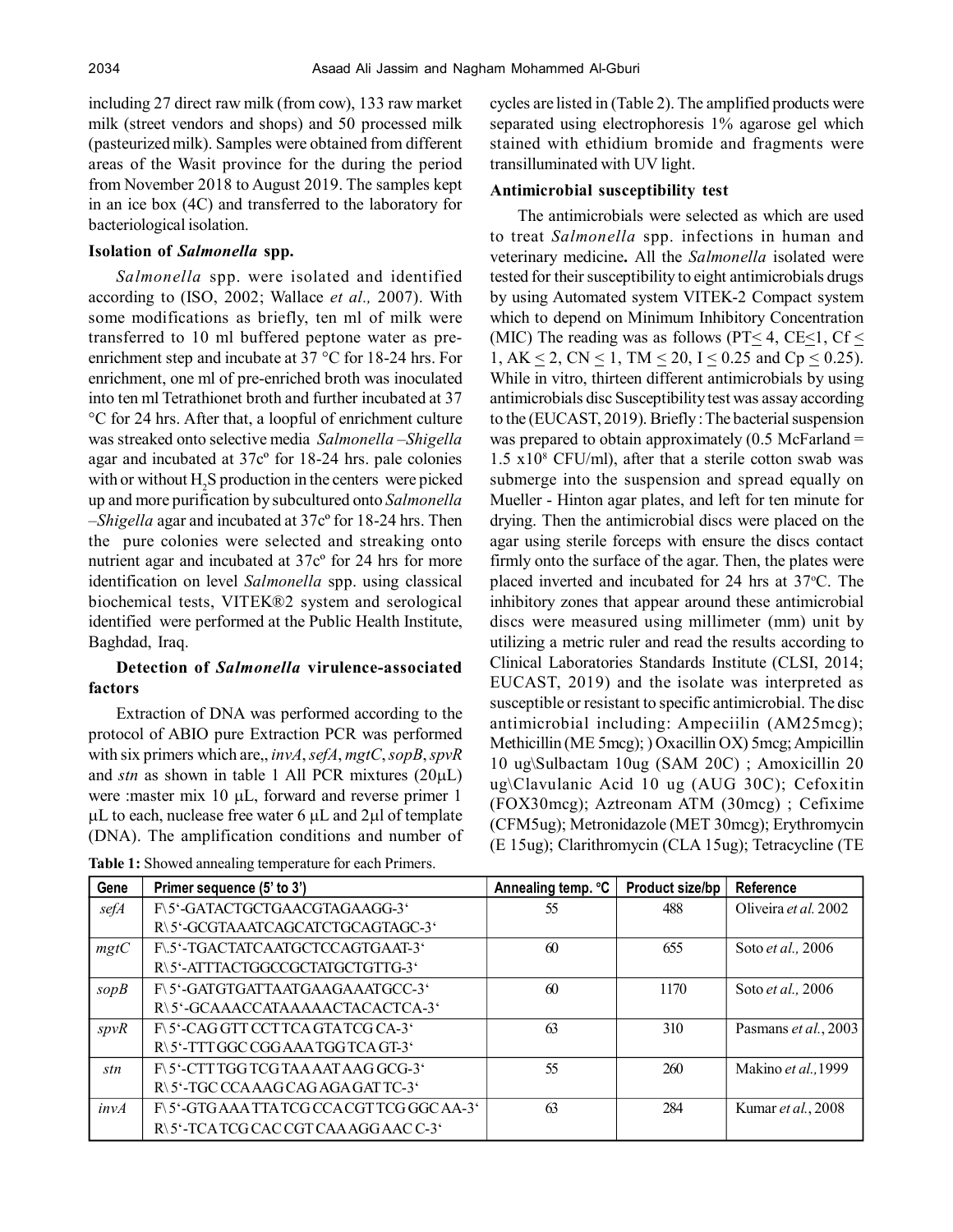**Table 2:** PCR Program used in this study to detect the virulence associated genes in Bardo 1/4(25%) which confirmed by *Salmonella* isolates from milk.

| <b>Steps</b>          | ℃    |      |      |      |      |      | m:s   | Cycle |
|-----------------------|------|------|------|------|------|------|-------|-------|
| Initial Denaturation  | 95   |      |      |      | 5:00 |      |       |       |
| Denaturation          | 95   |      |      |      |      |      | 0:30  | 30    |
| Annealing $C^{\circ}$ | sefA | mgtC | sopB | spvR | stn  | invA | 0:30  |       |
|                       | 55   | 60   | 60   | 63   | 55   | 63   |       |       |
| Extension             | 72   |      |      |      |      |      | 1:00  |       |
| Final extension       | 72   |      |      | 7:00 |      |      |       |       |
| Hold                  | 10   |      |      |      |      |      | 10:00 |       |

30ug); Doxycycline (DXT 30ug).

# **Multidrug resistance (MDR) and multimicrobial resistance index (MARI)**

The isolates resistant to three or more separate classes of antimicrobials were defined as MDR (Helms *et al.,* 2004).

The MARI was calculated depending on (Krumperman, 1983). Using the following formula : a/b ("a" is referring to the number of antimicrobial drugs to which an isolate was resistant, "b" is referring to the total number of antimicrobial drugs to which the isolate was exposed. MARI value less than 0.2, is considered a low risk, while value more than 0.2 indicates high risk.

#### **Results**

#### **Isolated** *salmonella* **spp. from milk**

*Salmonella* spp. were observed six isolate depending on culture, biochemical characteristics and serological test. But in PCR analyzing targeting genes two of isolates not carrying any of *Salmonella* spp. genes even that gene specific for *Salmonella* genus which exuded. another isolate giving another spp in sequencing result, so overall confirmed isolates was only 4/210 (1.9% ) which are isolated only from raw market milk of the total number of isolates 4/133(3%), while not isolated from direct raw milk or processed milk. (Table 3).

 All isolates were belong to *Salmonella enterica subspecies. enterica* and serovar *S. Typhimurium* was the most frequently 3/4 (75%) in addition, to isolate *S.* sequencing because it give *S*. Ohio in serological test results and the sequence of *S. bardo* strain has been deposited in the GenBank database (NCBI) under the accession number MN252467.1.

# **Determination of** *Salmonella* **serovars virulence factors**

In the present study, *invA, stn,*

*mgtC, spvR, sopB* genes were detected in all tested isolate and both serovar 100% of selected *Salmonella* isolates. While *sefA* gene was not detected of any. Fig. (1).

# **Antimicrobial susceptibility test of** *Salmonella* **serovars isolates**

The antimicrobial susceptibility testing revealed both serovar showed absolute resistance 100% to 8/21 (ME, ATM, CFM, AK, CN, MET, E and CLA) high sensitive 100% to 8/21 (PT, AM, SAM, CE, Cf, I, Cp and TE) on the other hand, resistance to oaxcillin was 100%,66.66% *S*. *bardo* and *S. typhimurium* respectively. *S. typhimurium* resistance 66.66% to FOX30mcg compared with *S*.Bardo 100% sensitive. High resistance of *S*. *bardo* to AUG 100% than *S*. *typhimurium* 33.33%. Absolute sensitive 100% of *S. bardo* to Trimethoprim-Sulamethoxazole, while resistance 33.33% of *S. typhimurium* intermediate sensitive to DXT 100% and *S. typhimurium* showed resistance 33.33% (Table 4).

## **Multiple Drug Resistance (MDR) and Multidrug Antimicrobial Resistance Index (MARI)**

In this study, none of the isolated pathogens were sensitive to all antimicrobial classes tested All of isolates reported MDR (100%) on the other hand, the result of drug resistance showed high resistance to 10 antibacterial drug 66.66% for *S*. *typhimurum* and 100% for S. *bardo*. The results of MARI, *S. typhimurium* was range 0.48- 0.52 (0.49). While *S. bardo* 0.48, so all isolates were at risk.

**Table 3:** Number and Percentage of *Salmonella* spp isolated from milk.

| Percentage   | <b>Positive</b><br>result | No. of<br>samples | <b>Milk source</b>                         |
|--------------|---------------------------|-------------------|--------------------------------------------|
| $0\%$        |                           | 27                | Direct from teat of lactating cow          |
| 3%           |                           | 133               | Raw market milk (street vendors and shops) |
| $0\%$        |                           | 50                | Processed milk (pasteurized milk)          |
| $1.9\%$      | 4                         | 210               | Total                                      |
| 3.261, 0.307 |                           |                   | $X^2$ , P value                            |

Nonsignificant difference at P <0.05 between milk source.

#### **Discussion**

Milk and its products are considered as potential sources of *Salmonella*, especially consuming raw milk is preferred by many people (Karshima *et al.,* 2013). The prevalence of *Salmonella* was 4/ 210(1.9%), which isolated only from street vendors and shops raw market milk (3%) *S. typhimurium* was the most prevalence 3/4(75%) the results were difference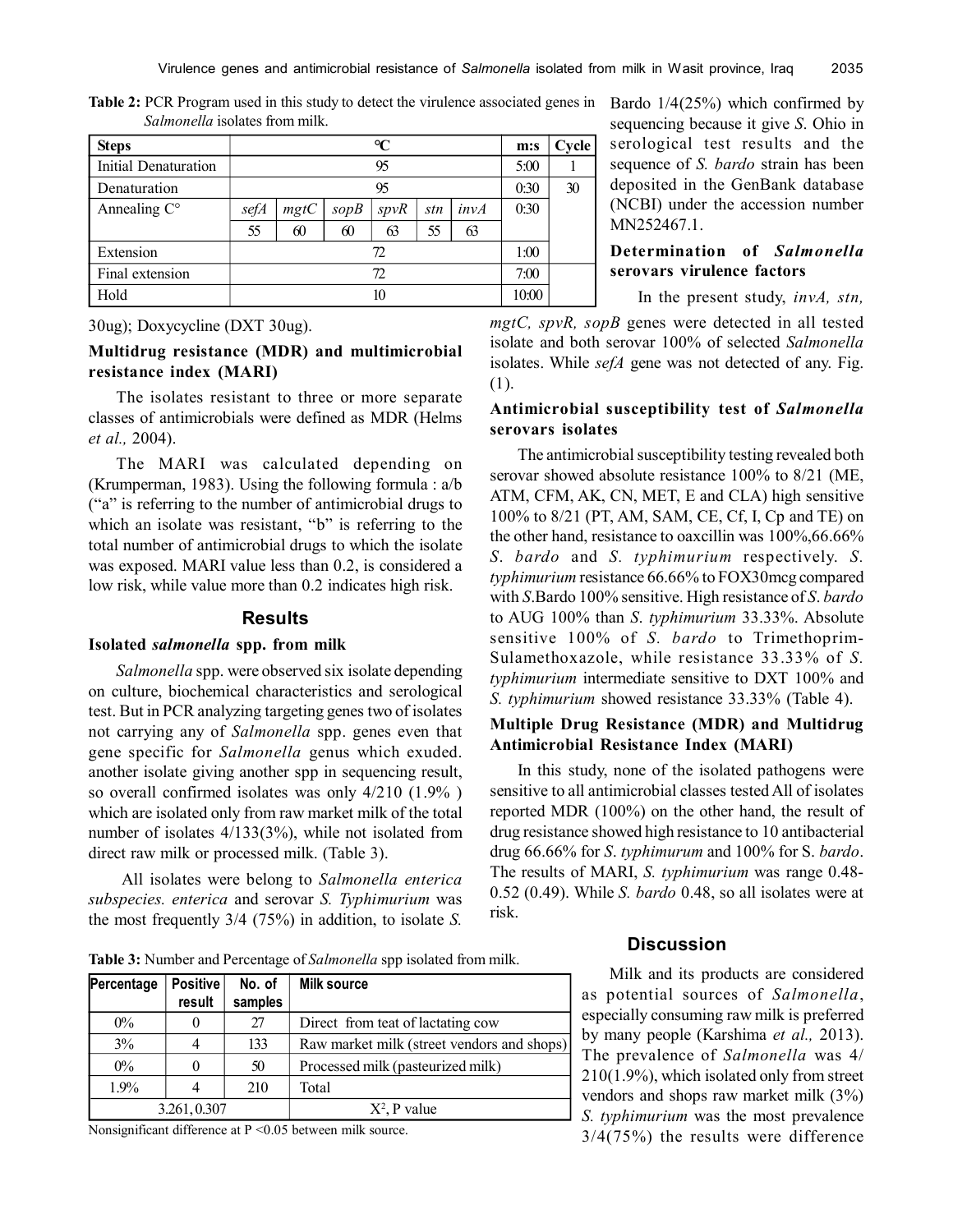

**Fig. 1:** 1% agarose gel electrophoresis of the PCR amplification of *invA*, *stn* and *spvR* genes in *S*. *Typhimurium* (27) and *S*. *bardo* (34) Lane M: 100 bp DNA marker . Positive *Salmonella* serovars with all genes except *sefA.*

respectively in different regions of the Diyala city (Hasan, 2017).

In Patna of India, *salmonella* isolated from market milk 7.7 %, *S. typhimurium* was 2.1% (Kaushik *et al* (2014). In Egypt, *Salmonella* recorded 12 % from market milk, raw farm bulk milk 24% and *S. typhimurium* was 25.9%, another report *Salmonella* spp detected 52%, 14% among market milk and bulk farm milk respectively*,* and found *S. enteriditis* the highest incidence followed by *S. typhimurium* 16% in market milk and 2% in bulk farm milk (El-Baz *et al*, 2017; Omar *et al.,* 2018). In Tanzania *Salmonella* found in raw milk 37.33%, which included 33.33% from dairy farms, 43.75% from street vendors and 40% from shops (Lubote, *et al.,* 2014) *Salmonella* isolated 1.85% from vendor milk (Rahman *et al.,* 2018). *Salmonella* has not isolated from milk collected from milking directly from cow in this study

**Table 4:** Antimicrobial resistance of isolated *Salmonella* serovars isolated from agree with Rahman *et al.,* (2018) when not milk..

| <b>Total</b> |                   | $S. \, \text{bard}(1)$ |         |         | S. typhimurium (3) | <b>Antimicrobial agents</b> |
|--------------|-------------------|------------------------|---------|---------|--------------------|-----------------------------|
| $R(\%)$      | $S(\%)$           | $R(\%)$                | $S(\%)$ | $R(\%)$ | $S(\%)$            |                             |
| (0)          | (100)             | (0)                    | (100)   | 0(0)    | (100)              | PT 30-6ug ["                |
| (0)          | (100)             | (0)                    | (100)   | 0(0)    | (100)              | AM 25mcgH"                  |
| (100)        | (0)               | (100)                  | 0(0)    | (100)   | 0(0)               | ME 5mcg H"                  |
| (75)         | (25)              | (100)                  | 0(0)    | (66.66) | (33.33)            | OX 5mcgH"                   |
| (0)          | (100)             | (0)                    | (100)   | 0(0)    | (100)              | SAM 20CH"                   |
| (50)         | (50)              | (100)                  | (0)     | (33.33) | (66.66)            | AUG30CH"                    |
| (0)          | (100)             | (0)                    | (100)   | 0(0)    | (100)              | CE 10ug ["                  |
| (0)          | (100)             | (0)                    | (100)   | 0(0)    | (100)              | Cf30ug["                    |
| (50)         | (50)              | (0)                    | (100)   | (66.66) | (33.33)            | FOX30mcg H"                 |
| (100)        | (0)               | (100)                  | (0)     | (100)   | (0)                | ATM 30mcg H"                |
| (100)        | (0)               | (100)                  | (0)     | (100)   | (0)                | CFM5ug H"                   |
| (100)        | $\left( 0\right)$ | (100)                  | (0)     | (100)   | (0)                | AK 30ug ["                  |
| (100)        | (0)               | (100)                  | (0)     | (100)   | (0)                | CN 10ug ["                  |
| (25)         | (75)              | (0)                    | (100)   | (33.33) | (66.66)            | TM 1.25-23.75ug ["          |
| (100)        | (0)               | (100)                  | 0(0)    | (100)   | 0(0)               | MET 30mcg H"                |
| (0)          | (100)             | 0(0)                   | (100)   | 0(0)    | (100)              | I 10ug ["                   |
| (0)          | (100)             | 0(0)                   | (100)   | 0(0)    | (100)              | Cp 5ug ["                   |
| (100)        | (0)               | (100)                  | (0)     | (100)   | 0(0)               | E 15ug H"                   |
| (100)        | (0)               | (100)                  | (0)     | (100)   | 0(0)               | CLA 15ug H"                 |
| 0(0)         | (100)             | (0)                    | (100)   | (0)     | (100)              | TE 30ug H"                  |
| (25)         | (50)              | (0)                    | 0(0)    | (33.33) | (66.66)            | DXT 30ug H"                 |

isolated *Salmonella* from direct milk from cow teat. This is due to hygiene method when milking and prevent contamination of milk, Moreover, it is mean that selected cow were healthy not infected with *Salmonella*.

The high percentage of *Salmonella* spp. in vendor milk may be attributed to contaminated through milking from infected cow, or transmitted from carriers or infected persons or unhygienic handling with milk, such as using contaminated containers to keep milk, using contaminated water and unhygienic methods used by farmers in transport milk to sale centers (Al-A¼ akely, 1999). The lack of isolation of *Salmonella* from pasteurized milk was attributed to the Pasteurization minimizes the number of pathogenic organisms and stops transmission of pathogens (Jayarao *et al.,* 2006; Patel and Sheth, 2007). This is the first study to isolate *S.* Bardo from milk in Iraq, *S. bardo* was isolated from day-old ducklings (Osman *et al.,* 2014) and oysters in the US (Brands *et al.,* 2005) *S. bardo* recorded 3/258 (1.2%) and 2.61% from fecal sample of cattle by (Oloya *et al.,*

S= Sensitive, I= Intermediate, R=Resistance,V=Vitek, d= disc diffusion compared with other investigators, in a study by Al-A**¼** akely ( 1999) in Baghdad of Iraq found 36/600 ( 6%) *Salmonella* spp. were detect in raw milk, *S. typhimurium* was predominant serovar 20%. In Basrah of Iraq, *Salmonella* isolated from milk 12% (Mohammed and Khudor, 2016) *Salmonella* spp. were isolated from fresh raw and pasteurized milk (boiling by owner) 36%,6%

2007; Abu Aboud *et al* 2016) while it reported in human 9.4% by (Schmid and Baumgartner, 2013) so this study suggesting this serovar is important and risk to human and considered as Zoonosis serovar.

# **Distribution of verulence genes in milk** *Salmonella* **serovars isolates**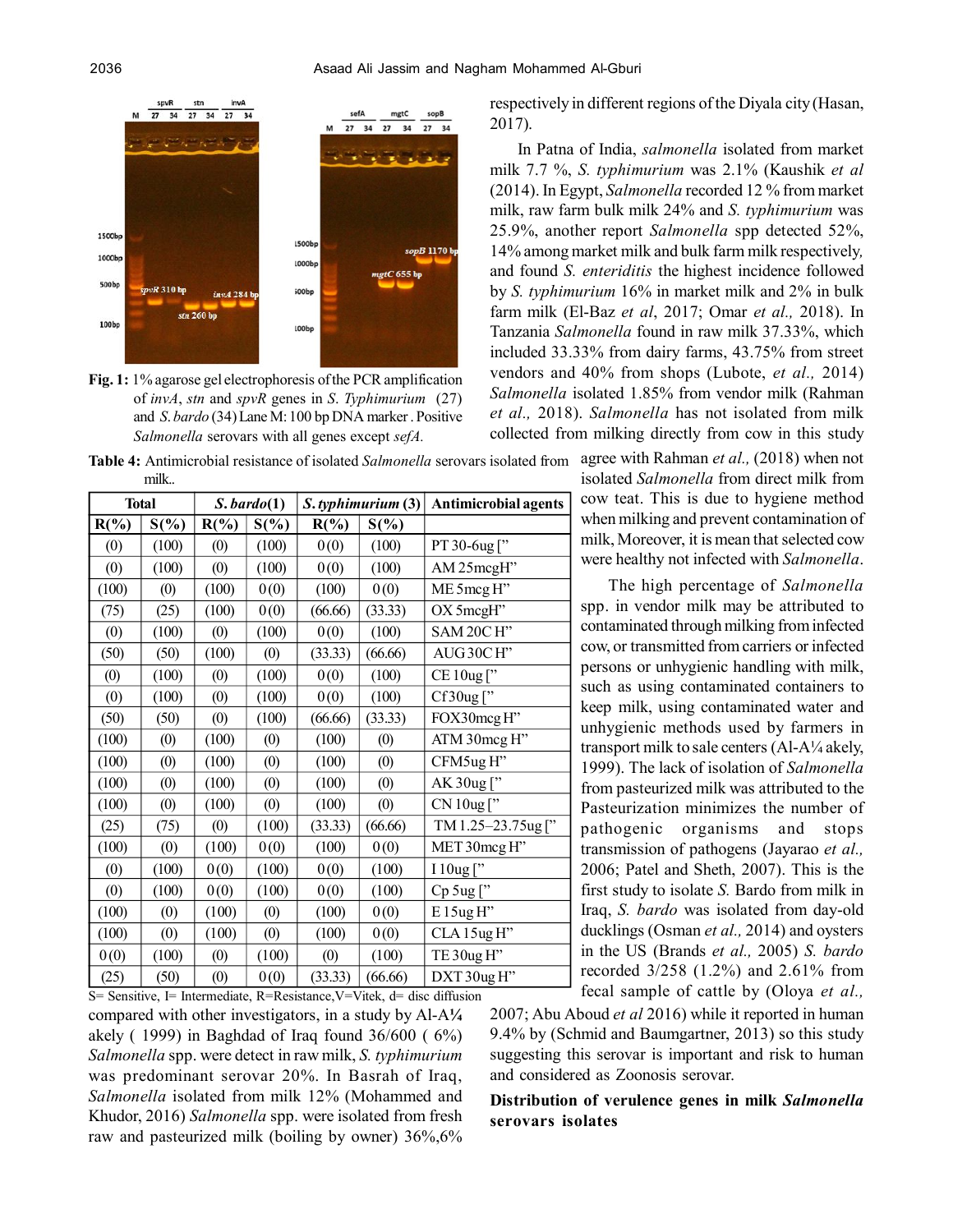In current study, all subjected milk isolates were carry 100% *invA*, *stn* and *mgtC* genes and lack *sefA* gene. Pathogenicity of *Salmonella* varies are depending on virulence factors (Fluit, 2005). All *Salmonella* serovars isolated from milk and dairy products including *S. typhimiurum* were possessed both *invA* and *stn* genes (Omar *et al.,* 2018). El-Baz *et al.,* (2017) found *invA* gene present 100% in *Salmonella* serovars isolated from milk and its products. A study investigated 100% *invA*, *sopB* and *stn* in *S. typhimurium* isolated from poultry (Borges *et al.,* 2019). It is found 96.7% of S. *typhimurium* serovar were positive for the *sopB* gene which isolated from human and raw chicken meat (Ahmed *et al.,* 2016).

*S*.Bardo and *S. typhimurium* isolated from day old ducklings were carried *invA*, *sopB*, and *mgtC* genes 100% (Osman *et al.,* 2014). In study, *invA* found 100%,, *mgtC* 44.44, *stn* 40% in *S. typhimurium* recovered from broiler chickens (Elkenany *et al.,* 2019). *sefA* gene not detected in *S*. *bardo* and *S. typhimurium* isolated in the current study. Many studies have not found his gene in *Slmonella* spp. because of this gene found in specific serovars including *S. enteritidis*, *S. pullorum*, *S. dublin*, *S. rostock*, *S. gallinarum*, *S. seremban* and *S. typhi* (Townsend *et al.,* 2001; Malorny *et al.,* 2007; Gong *et al.,* 2016; Borges *et al.,* 2019).

The *spvR* gene detected in both isolates, The *spvR* gene was recovered in *S. typhimurium* but not in *S*. *enteritidis* (Araque, 2009), whereas detected 100% in *S. typhimurium* and *S. enterdidis* 76.92% (Chaudhary *et al.,* 2015). *spvR* found 66.6% in *S. enteritidis* and not detected in *S. bardo* isolated from human, animal and poultry (Derakhshandeh *et al.,* 2013). The presence of *invA* and *stn* genes and other virulence genes 100% indicates these *Salmonella* isolates were highly invasive, enterotoxigenic and high pathogenic. The spread of *Salmonella invA*, *pef* and *stn* virulence genes may be used as a gene marker for the fast identification of the virulent serovars of *Salmonella* (Elgohary *et al.,* 2017).

# **Antimicrobial resistance, MDR and MRI of** *Salmonella* **serovars isolates from milk**

Current study reported both *S. typhimurium* and *S. bardo* higher resistance to (ME,OX, AUG, ATM, AK, CN, MET, E, CLA), and all *S. typhimurium* were high resistance to  $2<sup>nd</sup>$  generation cephalosporins FOX and  $3<sup>rd</sup>$ generation cephalosporins CFM. Resistance to TM reported only in *S. typhimurium* 25,33.33% respectively. All isolates except *S. bardo* were resistance to DXT.

 This study may match fully or partially with the results of others, In a study in Iraq, most *Salmonella* isolated from milk and other sources show high resistance to trimethropin-sulphamethoxide 47%, AM 58.8%, ceftriaxone and azithromycin 17% while not resistance to Cp (Mohammed and Khudor, 2016). In addition, *Salmonella* spp. isolated from milk were sensitive to CN100%, and Cp, and resistant 100% to E and DXT (Rahman *et al.,* 2018).

Other investigators found *Salmonella* isolates from raw and fermented milk sensitive 100% to Cp and CN and resistant to amoxicillin 78.6% and E 85.7% (Munsi *et al.,* 2015; Tamba *et al.,* 2016) *S. bardo* isolated from one old duckling 0% resistance to Cp, 100% to TE and 66.66% to TM (Osman *et al.,* 2014) *S. typhimurium* isolated from human and chicken meat recorded highest resistance to TM 73.3%, TE 53.3%, CN 30% and of the isolates were resistant to cefotaxime and ceftriaxone 2.7% (Ahmed *et al.,* 2016).

Unfortunately, report an alarming high prevalence of MDR 100% among *Salmonella* spp. isolated from milk and high risk, MDR found 89.19% in *Salmonella* spp. isolates from milk were found (Rahman *et al.,* 2018). The development of resistance of a zoonotic *S. typhimurium* which isolated from milk to many antimicrobial drugs is a high risk to human public health. Randomly use of antimicrobial drugs in the veterinary medicine development of antimicrobial resistance and higher MARI value, antimicrobial resistant organisms related to animals may be became pathogenic to humans and transmitted to humans via food consuming (Chang *et al.,* 2015). Isolate *S. bardo* from milk with high resistance, MDR and MRAI and this ship were isolated from cattle and infected human makes this spp. a public health risk to human and milk is one of the source of infection.

## **References**

- Abu Aboud, J.M., D.R. Adaska, P.V. Williams, J.D. Rossitto, T.W. Champagne, R.A. Lehenbauer, L. Xunde and S.A. Sharif (2016). Epidemiology of *Salmonella* sp. in California cull dairy cattle: prevalence of fecal shedding and diagnostic accuracy of pooled enriched broth culture of fecal samples. PeerJ, 1-15.
- Ahmed, H.A., F. El-Hofy, S.M. Shafik, M.A. Abdelrahman and G.A. Elsaid (2016). Characterization of Virulence-Associated Genes, Antimicrobial Resistance Genes, and Class 1 Integrons in *Salmonella enterica* serovar *typhimurium* Isolates from Chicken Meat and Humans in Egypt. *Foodborne Pathog. Dis.*, **13(6):** 281-8.
- Al-A¼ akely, K.K. (1999). Antibiotic Resistance and Plasmid contents of *Salmonella* serotypes isolated from raw milk, Public Health Dept., Collage of Vet Medicine, Baghdad Universty.

Araque, M. (2009). Nontyphoid *Salmonella* gastroenteritis in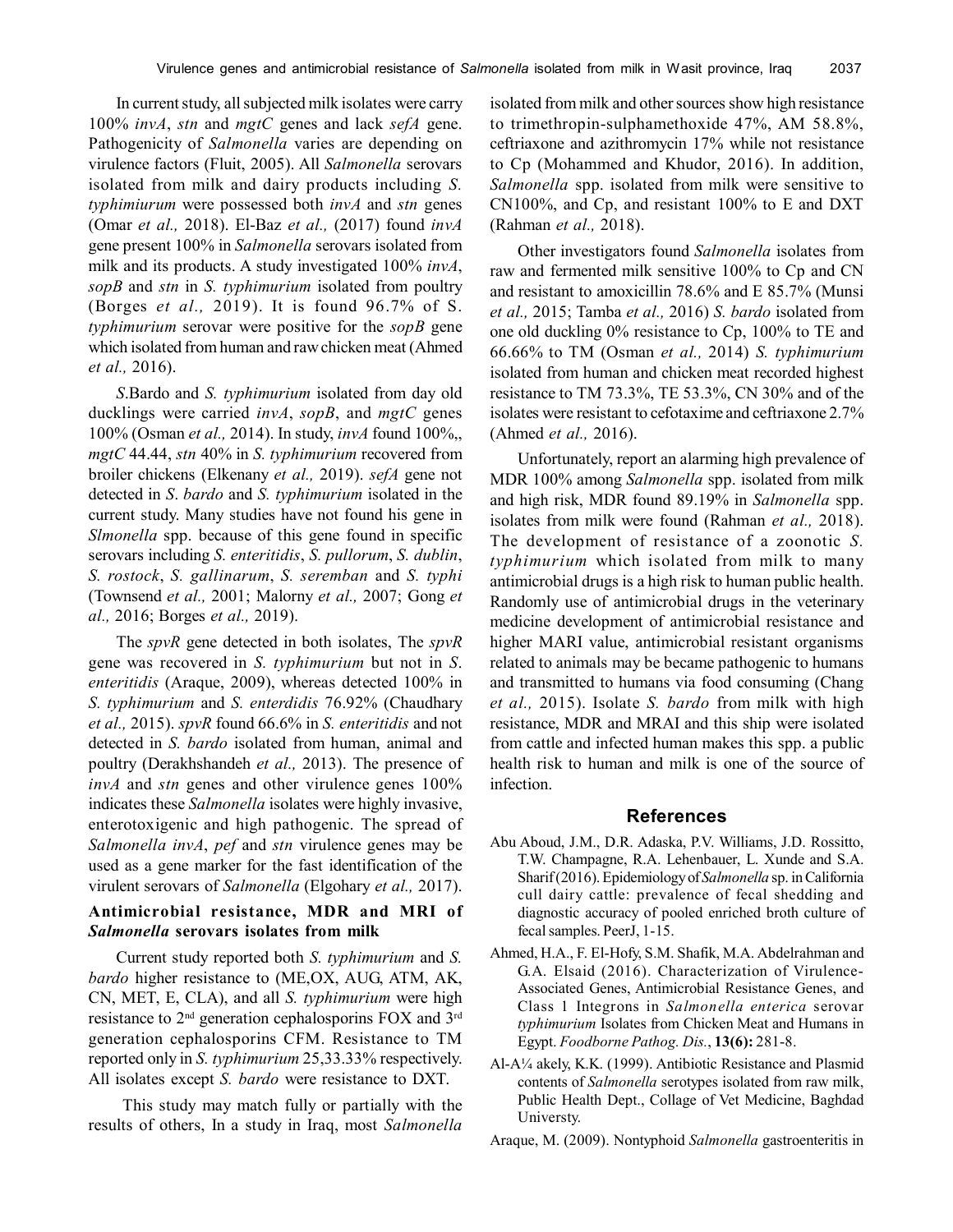pediatric patients from urban areas in the city of Mérida, Venezuela. *J. Infect Developing Countries*, **3(1):** 28-34.

- Borges, K.A., T.Q. Furian, S.N. Souza, C.T.P. Salle, H.L.S. Moraes and V.P. Nascimento (2019). Antimicrobial Resistance and Molecular Characterization of *Salmonella enterica* Serotypes Isolated from Poultry Sources in Brazil. *Brazilian Journal of Poultry Science*, **21(1):**1-8.
- Brands, D.A., A.E. Inman, C.P. Gerba, C.J. Maré, S.J. Billington, L.A. Saif, J.F. Levine and L.A. Joens (2005). Prevalence of *Salmonella* spp. in oysters in the United States. *Appl. Environ. Microbiol*., **71:** 893- 897.
- Capita, R., M. Aìlvarez-Astorga, C. Alonso-Calleja, B. Moreno and M.C. Garcýìa-Fernaìndez (2003). Occurrence of *salmonella* in retail chicken carcasses and their products in Spain. *International Journal of Food Microbiology*, **81:** 169-173.
- Chang, Q., W. Wang, G. Regev-Yochay, M. Lipsitch and W.P. Hanage (2015). Antibiotics in agriculture and the risk to human health: How worried should we be? *Evol. Appl*., **8:** 240-247.
- Chaudhary, J.H., J.B. Nayak, M.N. Brahmbhatt and P.P. Makwana (2015). Virulence genes detection of *Salmonella* serovars isolated from pork and slaughterhouse environment in Ahmedabad, Gujarat. *Vet. World*, **8(1):** 121- 124.
- CLSI (Clinical and Laboratory Standards Institute) (2014). Performance Standards for Antimicrobial Susceptibility Testing, Twenty-Fourth Informational Supplement. CLSI document M100-S24. Wayne, PA.
- Davies, J. and D. Davies (2010). Origins and evolution of antibiotic resistance. *Microbiol. Mol. Biol. Rev*., **74(3):** 417-433.
- Derakhshandeh, A., F. Roya and K. Rahem (2013). Association of Three Plasmid-Encoded spv Genes Among Different *Salmonella* Serotypes Isolated from Different Origins. *Indian J. Microbiol*., **53(1):**106-110.
- El-Baz, A.H., M. El-Sherbini, A. Abdelkhalek and M.A. Al-Ashmawy (2017). Prevalence and molecular characterization of *Salmonella* serovars in milk and cheese in Mansoura city, Egypt. *Journal of Advanced Veterinary and Animal Research*, **4(1):** 45-51.
- Elgohary, A.M., S.A. Azza, S.I. Hala, H.H. Riham, D. Sohad and A. Elgabry (2017). Detection of Virulence Genes of Salmonella in Diarrhoeic Ducks by using Polymerase Chain Reaction (PCR). *Egypt. J. Vet. Sci*., **48(1):** 11-21.
- Elkenany, R., M.E. Mona, I.Z. Amira, S.A. El-sayed and M.A. Rizk (2019). Antimicrobial resistance profiles and virulence genotyping of *Salmonella enterica* serovars recovered from broiler chickens and chicken carcasses in Egypt. *BMC Veterinary Research*,**15:**124,1-9.
- EUCAST (The European Committee on Antimicrobial Susceptibility Testing) (2019). Disk Diffusion Method for Antimicrobial Susceptibility Testing, Version 7.0, http:// www.eucast.org.
- Feasey, N.A., G. Dougan, R. A. Kingsley, R.S. Heyderman and M. A. Gordon (2012). "Invasive non-typhoidal *salmonella*

disease: an emerging and neglected tropical disease in Africa," *The Lancet*, **379(9835):** 2489-2499.

- Fluit, A.C. (2005). Towards more virulent and antibiotic-resistant *Salmonella*. *FEMS Immunol. Med. Microbiol*.,**43:**1-11.
- Gong, J., L. Zhuang, C. Zhu, S. Shi, D. Zhang, L. Zhang, Y. Yu, X. Dou, B. Xu and C. Wang (2016). Loop-Mediated Isothermal Amplification of the sefA Gene for Rapid Detection of *Salmonella* Enteritidis and *Salmonella* Gallinarum in Chickens. *Foodborne Pathog. Dis*., **13(4):**177-81.
- Halawa, M., A. Moawad, I. Eldesouky and H. Ramadan (2016). Detection of Antimicrobial Phenotypes, â-Lactamase Encoding Genes and Class I Integrons in *Salmonella* Serovars Isolated from Broilers. *International Journal of Poultry Science*, **15:** 1-7.
- Hasan, A.S. (2017). Detection of *Salmonella* spp. in milk samples of selected regions of Diyala city. *Kufa Journal For Veterinary Medical Sciences*, **8(1):**193-198.
- Helms, M., J. Simonsen and K. Molbak (2004). Quinolone resistance is associated with increased risk of invasive illness or death during infection with *Salmonella* serotype *typhimurium*. *J. Infect. Dis*., **190:**1652-4.
- ISO (International Organization for Standardization) (2002). Microbiology of food and animal feeding stuffs-horizontal method for the detection of *Salmonella* spp., 4th edn. ISO 6579:2002. The international Organization for Standardization, Geneva, Switzer land 2002.
- Jayarao, B.M., S.C. Donaldson, B.A. Straley, A.A. Sawant, N.V. Hegde and J.L. Brown (2006). A survey of foodborne pathogens in bulk tank milk and raw milk consumption among farm families in Pennsylvania. *Journal of Dairy Science*, **89:** 2451-2458.
- Karshima, N.S., V.A. Pam, S.I. Bata, P.A. Dung and N.D. Paman (2013). Isolation of *Salmonella* species from milk and locally processed milk products traded for human consumption and associated risk factors in Kanam, Plateau State, Nigeria. *Journal of Animal Production Advances*, **3(3):** 69-74.
- Kaushik, P., S.K. Anjay, K.B. Sanjay and D. Shanker (2014). Isolation and prevalence of *Salmonella* from chicken meat and cattle milk collected from local markets of Patna, India. *Veterinary World*, **7 7(2):** 62-65.
- Krumperman, P.H. (1983). Multiple antibiotic resistance indexing of Escherichia coli to identify high-risk sources of faecal contamination of foods. *Appl. Environ. Microbiol*., **46:**165-70.
- Kumar, K., A.C. Saklaini, S. Singh and V.P. Singh (2008). Evaluation of specificity for invA gene PCR for detection of *Salmonella* spp. Proceeding of VIIth Annual Conference of Indian Association of Veterinary Public Health Specialists. (IAVPHS). November 07-09.
- Lubote, R., Francis Shahada, Athanasia Matemu. (2014). Prevalence of *Salmonella* spp. and *Escherichia coli* in raw milk value chain in Arusha, Tanzania. *American Journal of Research Communication*, **2(9):** 1-13.
- Majowicz, S.E., J. Musto, E. Scallan, F.J. Angulo, M. Kirk, S.J. O'Brien, T.F. Jones, A. Fazil and R.M. Hoekstra (2010).